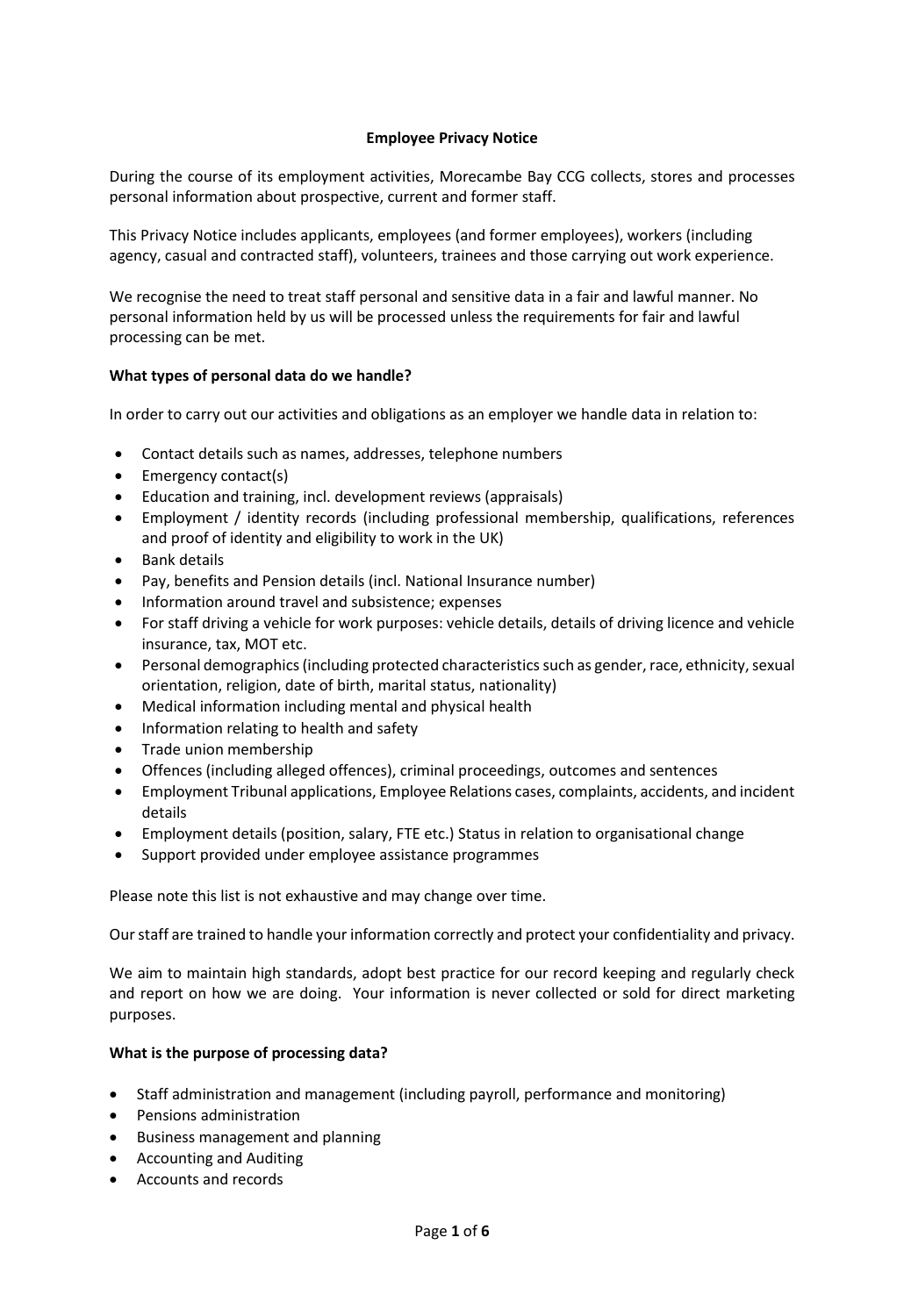- Crime prevention and prosecution of offenders
- Education
- Health administration and services
- Information and databank administration
- Sharing and matching of personal information for national fraud initiative

# **Legal basis for processing**

For entering into and managing contracts with the individuals concerned, for example our employees the legal basis is GDPR Article  $6(1)(b)$  – 'processing is necessary for the performance of a contract to which the data subject is party or in order to take steps at the request of the data subject prior to entering into a contract'.

Where we have a specific legal obligation that requires the processing of personal data, the legal basis is Article  $6(1)(c)$  – 'processing is necessary for compliance with a legal obligation to which the controller is subject'.

For other processing of personal data about our employees, our legal basis is Article  $6(1)(e)$  – '…exercise of official authority…'.

Where we process special categories data for employment purposes the condition is: Article 9(2)(b) – '…processing is necessary for the purposes of carrying out the obligations and exercising specific rights of the controller or of the data subject in the field of employment and social security and social protection law…'.

For the processing of information about the health of our workforce, the legal basis is: Article 9(2)(h) – ' …processing is necessary for the purposes of preventive or occupational medicine…assessment of the working capacity of the employee…the provision of health or social care…'.

# **Sharing your information**

There are a number of reasons why we may have to share your personal information with third parties.

There may be circumstances where information is shared without your consent, for example:

- The disclosure is necessary for a statutory function of the CCG or the third party to whom the information is being disclosed;
- There is a statutory obligation to share the data; for example, making returns to the Cabinet Office, Department of Health, Office of National Statistics etc.
- Disclosure is required for the performance of a contract
- Disclosure is necessary to protect your vital interest; for example, in medical emergency situations
- Disclosure is made to assist with prevention or detection of crime, or the apprehension or prosecution of offenders
- Disclosure is required by a Court Order
- Disclosure is necessary to assist the CCG to obtain legal advice

#### **Use of Third-Party Companies**

To enable effective staff administration Morecambe Bay CCG may share your information with external companies to process your data on our behalf in order to comply with our obligations as an employer.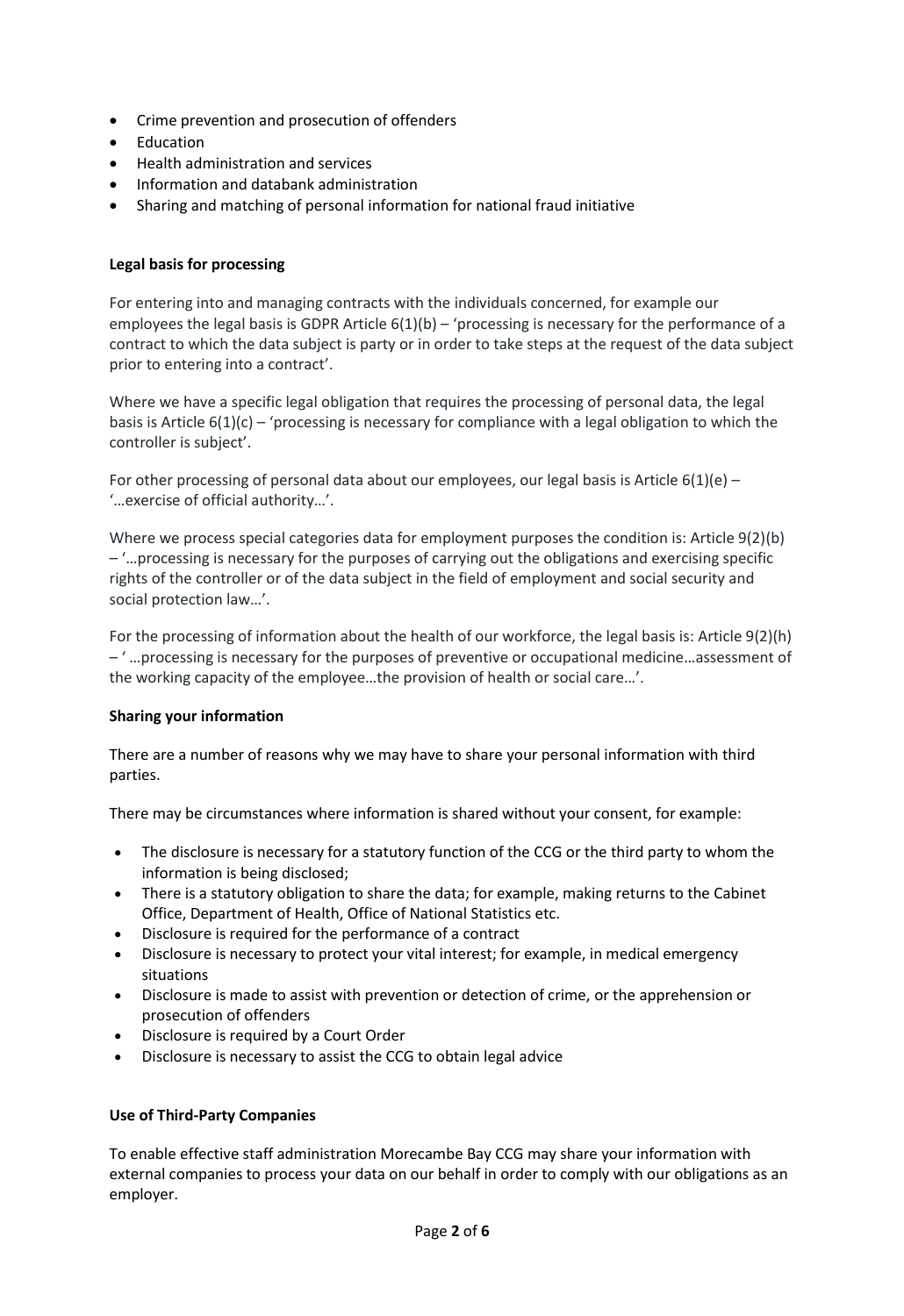# **Recruitment, Employee Records and Contracts Administration (Midlands and Lancashire CSU)**

Midlands and Lancashire CSU works in partnership with the CCG to provide a shared HR service. We share information with the Midlands and Lancashire CSU and allow them access to employee personal data as they are responsible for undertaking our recruitment (including pre-employment checks; creating and updating all employee data in ESR (see below); and maintaining employee personal files. Midlands and Lancashire CSU may work with external service providers in order to provide this service, e.g. electronic recruitment systems and criminal record check systems.

## **Payroll and Pensions Administration** Blackpool Teaching Hospitals NHS FT

The payroll of the CCG is managed by Blackpool Teaching Hospitals NHS FT.

Your personal information will be made available to Blackpool Teaching Hospitals NHS FT.

through the Electronic Staff Record (ESR) (see below) in order to allow them to pay your salary, any associated expenses, to make appropriate deductions and to comply with our legal and statutory obligations. From time to time we may need to share additional information to that held in ESR with Blackpool Teaching Hospitals NHS FT.

in order to ensure that they deliver the services we require and continue meet statutory or contractual obligations. Data will also be shared with pensions providers, e.g. NHS Pensions.

## **Electronic Staff Record (ESR)**

Your personal information may also be used to fulfil other employer responsibilities, for example, by to maintain appropriate occupational health records, comply with health and safety obligations, carry out any necessary security checks and all other employment related matters. In addition, the information held may be used in order to send to you information which is relevant to our relationship with you. Your information will only be disclosed as required by law or to our appointed agents and/or service providers who may be used for a variety of services; for example, processing of payroll and provision of pensions administration or staff surveys.

IBM, who provide ESR, and its partners as service providers will be responsible for maintaining the system. This means that they may occasionally need to access your staff record, but only to ensure that the ESR works correctly. Where this happens, access will be very limited and is only to allow any problems with the computer system to be investigated and fixed as necessary. They will not have the right to use this data for their own purposes and contracts are in place with the Department of Health to ensure that the data is protected and that they only act on appropriate instructions. IBM and the ESR Central Team may access anonymised data about transactions on the ESR system in order to support the development and optimal use of the system.

Some of your personal information from ESR will be transferred to a separate database, known as the Data Warehouse. This will be used by various Government and other bodies (listed below) to meet their central and strategic reporting requirements. It will allow them to access certain personal information to generate the reports that they need and are entitled to. The Data Warehouse is intended to provide an efficient way of sharing information. Organisations currently granted access to the Data Warehouse are; NHS Digital, NHS Employers, Health Education England and its local committees (LETBs), Deaneries, Department of Health, Welsh Government, NHS Wales Shared Services Partnership, Care Quality Commission, NHS Trust Development Authority, and Monitor. The government may allow further organisations to have access in the future and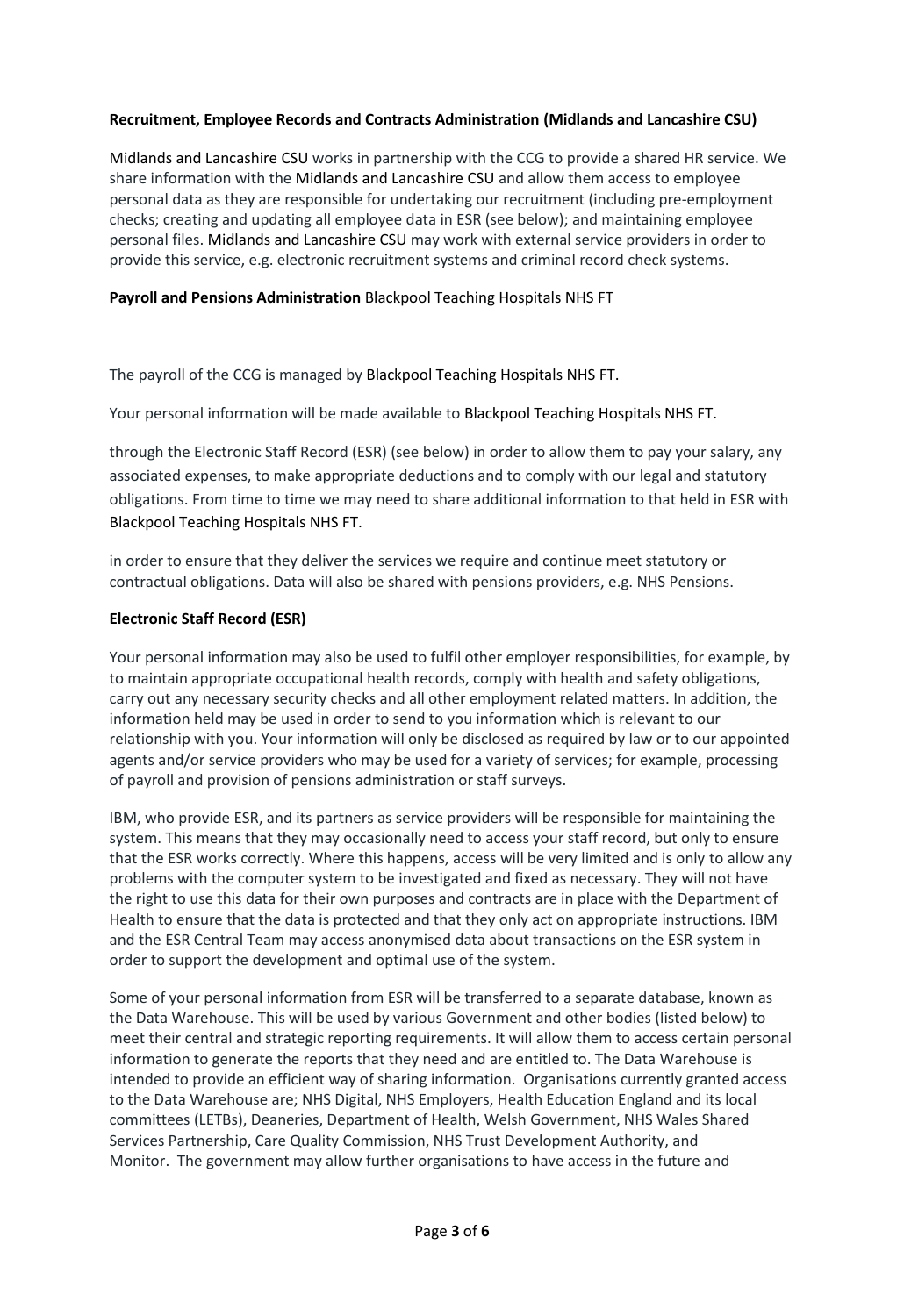therefore an exhaustive list cannot be provided, however any organisation having access to your data will have a legal justification for access.

#### **Occupational Health Service Provider**

The CCG's Occupational Health Service is managed by an external provider - Fit 4 Jobs/PAM. Your personal information will need to be shared with the provider as and when required in order to allow them to provide CCG employees and managers with the services required.

### **Internal Audit**

We provide information to our internal audit function which is provided by an external service provider Mersey Internal Audit Agency (MIAA) in order to ensure the CCG has good processes and systems to manage and protect public funds.

## **Prevention and Detection of Crime and Fraud**

The CCG is responsible for protecting the public funds it manages. To do this we may use the information we hold about you to detect and prevent crime or fraud. We may also share this information with other bodies that inspect and manage public funds.

## **National Fraud Initiative Privacy Notice**

Morecambe Bay CCG is required [by law] to protect the public funds it administers. It may share information provided to it with other bodies responsible for; auditing, or administering public funds, or where undertaking a public function, in order to prevent and detect fraud.

The Cabinet Office is responsible for carrying out data matching exercises.

Data matching involves comparing computer records held by one body against other computer records held by the same or another body to see how far they match. This is usually personal information. Computerised data matching allows potentially fraudulent claims and payments to be identified. Where a match is found it may indicate that there is an inconsistency which requires further investigation. No assumption can be made as to whether there is fraud, error or other explanation until an investigation is carried out.

We participate in the Cabinet Office's National Fraud Initiative: a data matching exercise to assist in the prevention and detection of fraud. We are required to provide particular sets of data to the Minister for the Cabinet Office for matching for each exercise, as detaile[d here.](https://www.gov.uk/government/collections/national-fraud-initiative)

Staff personal data such as contact details may be provided to bodies responsible for auditing, administering public funds or where undertaking a public function for the purposes of preventing and detecting fraud. This is done in line with the Cabinet Office's National Fraud Initiative, a data matching exercise that is carried out with statutory authority under Part 6 of the Local Audit and Accountability Act 2014.

Data matching by the Cabinet Office is subject to a [Code of Practice.](https://www.gov.uk/government/publications/code-of-data-matching-practice-for-national-fraud-initiative)

View further information on the [Cabinet Office's legal powers and the reasons why it matches](https://www.gov.uk/government/publications/fair-processing-national-fraud-initiative/fair-processing-level-3-full-text)  [particular information.](https://www.gov.uk/government/publications/fair-processing-national-fraud-initiative/fair-processing-level-3-full-text) For further information on data matching at Morecambe Bay CCG contact:

Kevin Howells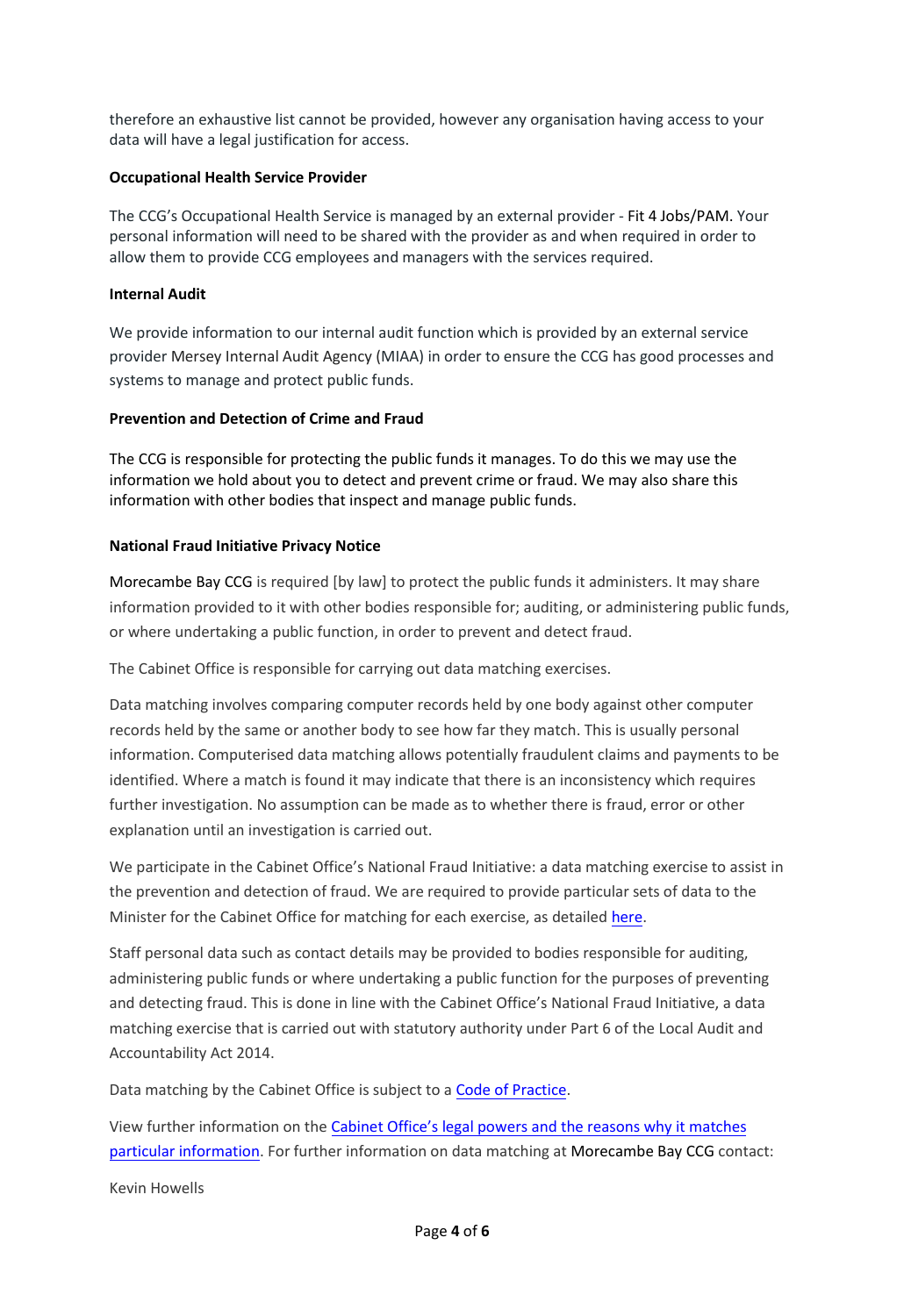Mersey Internal Audit Agency (MIAA)

Counter Fraud Specialist

Email: [kevin.howells@miaa](mailto:paul.bell2@nhs.net).[nhs.uk](mailto:kevin.howells1@nhs.net)

Telephone: 07825732629

### **Other Bodies**

We may also share your personal information due to:

- Our obligations to comply with current legislation
- Our duty to comply with any Court Order which may be imposed

Any disclosures of personal data are always made on case-by-case basis, using the minimum personal data necessary for the specific purpose and circumstances and with the appropriate security controls in place. Information is only shared with those agencies and bodies who have a "need to know" or where you have consented to the disclosure of your personal data to such persons.

We will not routinely disclose any information about you without your express permission. However, there are circumstances where we must or can share information about you owing to a legal/statutory obligation or other legal basis for disclosure.

We may obtain and share personal data with a variety of other bodies, which may include:

- Her Majesty's Revenue and Customs (HMRC)
- Disclosure and Barring Service
- Home Office
- Child Support Agency
- Internal Audit, service currently provided by Deloitte LLP
- NHS Counter Fraud Authority
- Department of Health
- Central government, government agencies and departments
- Other local authorities and public bodies
- Ombudsman and other regulatory authorities
- Courts/Prisons
- Financial institutes for e.g. banks and building societies for approved mortgage references
- Credit Reference Agencies
- Utility providers
- Educational, training and academic bodies
- Law enforcement agencies including the Police, the Serious Organised Crime Agency
- Emergency services for e.g. The Fire and Rescue Service
- Auditors e.g. Audit Commissioner
- Department for Work and Pensions (DWP)
- The Assets Recovery Agency
- Relatives or guardians of an employee where there is a legal duty to do so

#### **What if the data you hold about me is incorrect?**